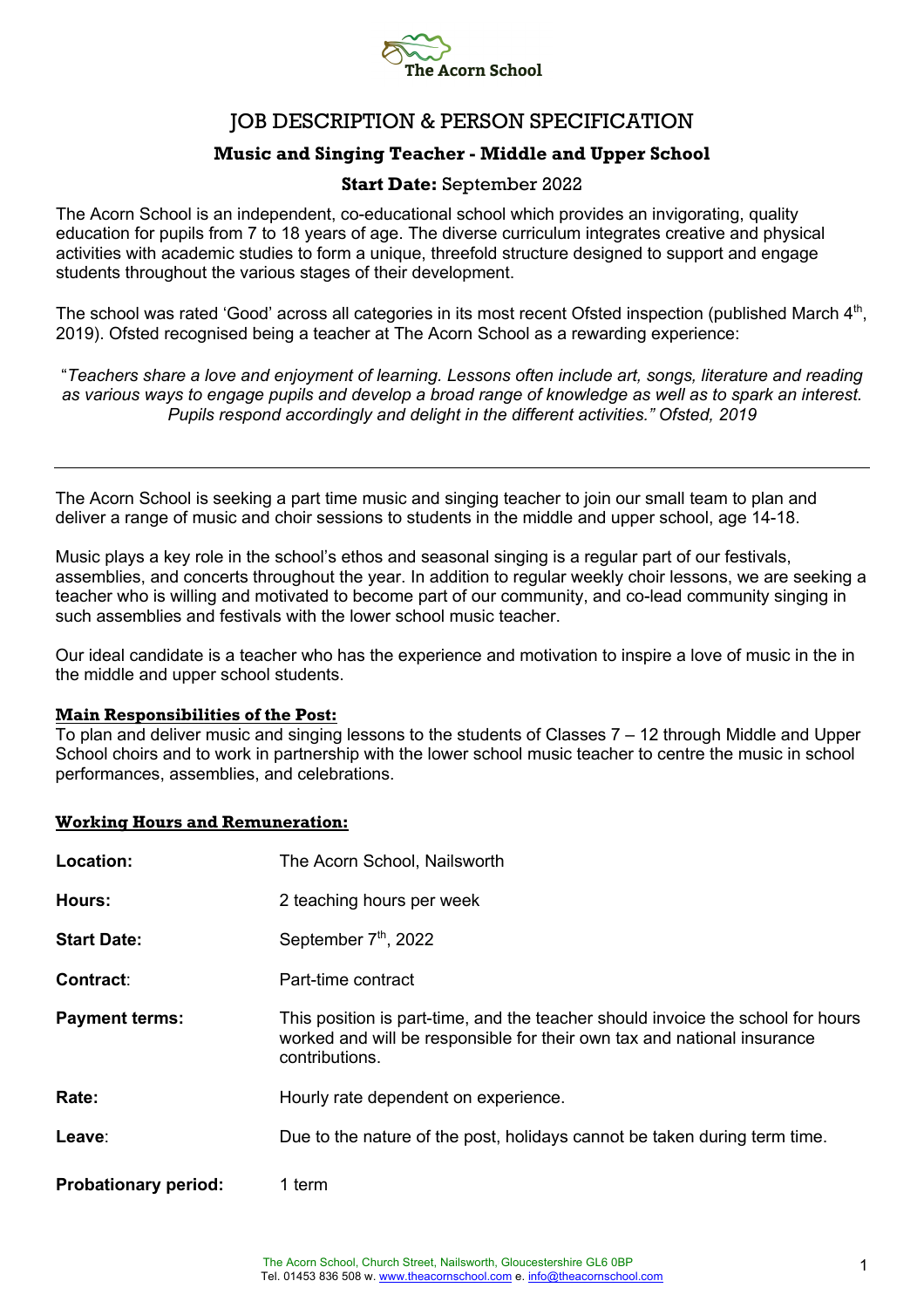

#### **Essential Application Information**

The Acorn School is committed to safeguarding children and young people and expects all staff and volunteers to share this commitment. Candidates must be suitable to work with children and will be expected to undertake an advanced Criminal Records Bureau disclosure.

Candidates must have the right to work in the United Kingdom. Candidates from abroad will be asked to provide criminal records clearance from countries of residence, as well as evidence of eligibility to work in the United Kingdom.

#### **Additional Information**

Whilst every effort has been made to explain the accountabilities of this post, each individual task undertaken may not be identified.

This job description is current, but following consultation with you, may be changed by the Headteacher to reflect or anticipate changes in the job, which are commensurate with the salary and job title.

#### **Person Specification**

| <b>Specification</b>                                                                         | <b>Essential</b> | <b>Desirable</b> |
|----------------------------------------------------------------------------------------------|------------------|------------------|
|                                                                                              |                  |                  |
| Qualifications                                                                               |                  |                  |
| Music teaching qualification or relevant work experience                                     | $\checkmark$     |                  |
| Other teaching qualification and experience                                                  |                  | $\checkmark$     |
| <b>Enhanced DBS disclosure</b>                                                               | $\checkmark$     |                  |
| First Aid training                                                                           |                  | $\checkmark$     |
| Safeguarding training                                                                        |                  | $\checkmark$     |
|                                                                                              |                  |                  |
| <b>Skills</b>                                                                                |                  |                  |
| Willingness to engage the school's ethos                                                     | $\checkmark$     |                  |
| Ability to inform and enthuse mixed ability students in the specified age<br>range           | $\checkmark$     |                  |
| Ability to teach varied abilities within one class                                           | $\checkmark$     |                  |
| Excellent team-worker                                                                        | $\checkmark$     |                  |
| <b>Excellent communication skills</b>                                                        | ✓                |                  |
| Excellent record keeping skills                                                              | $\checkmark$     |                  |
| Basic ICT skills including word processing and email                                         |                  | $\checkmark$     |
| Ability to work with confidential information and maintain high levels of<br>confidentiality | $\checkmark$     |                  |
| Awareness of health & safety requirements                                                    |                  | $\checkmark$     |
|                                                                                              |                  |                  |
| <b>Work Experience</b>                                                                       |                  |                  |